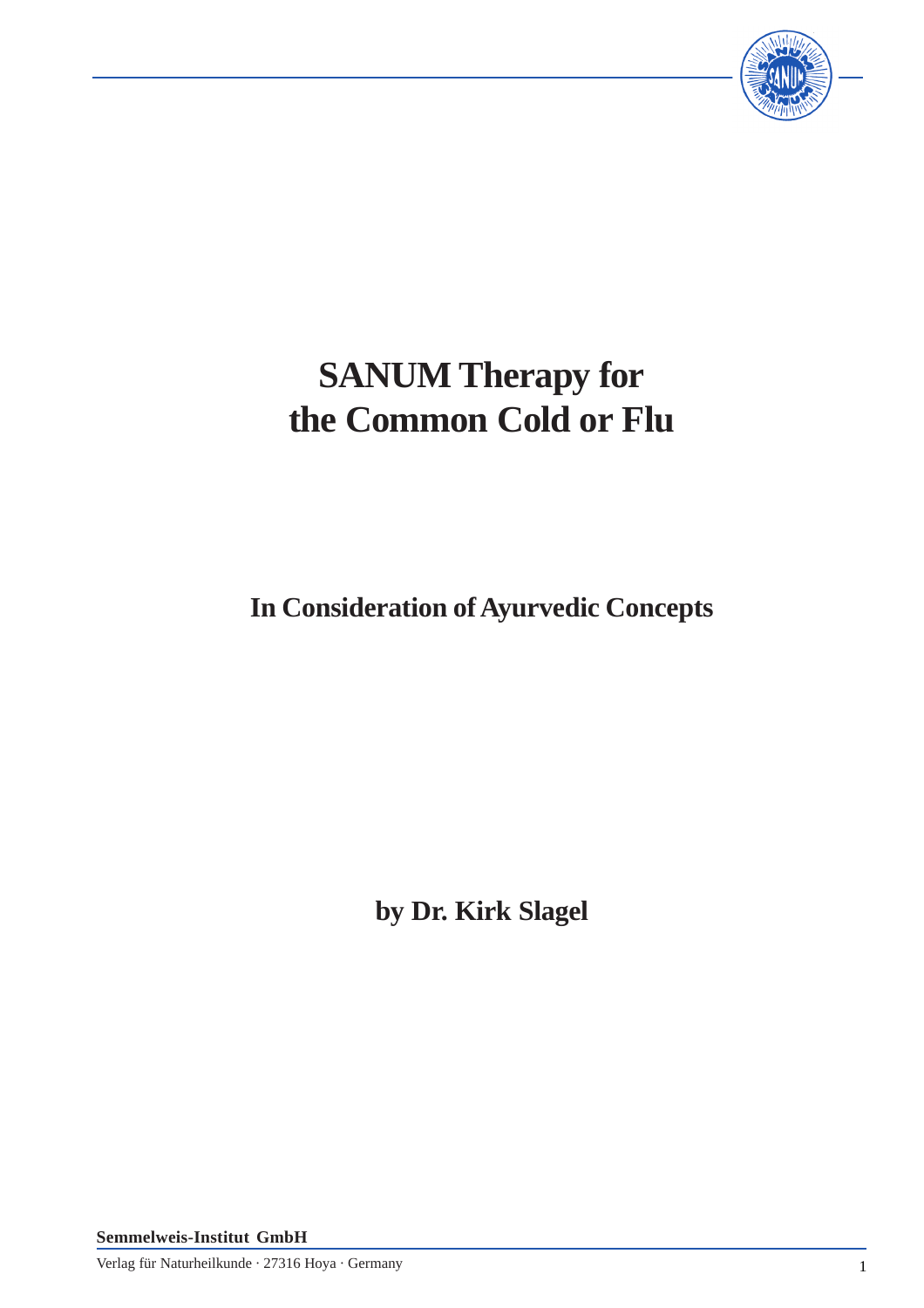

Well, as the saying goes, it's getting to be cold and flu season, again. What exactly is cold and flu season? I don't really consider that there is an actual season for colds and flu amidst the four wonderful seasons already in place. However, when one considers the cyclic shifts in weather and lifestyle, then we now have a time of year when colds and the flu become more prevalent. But a season... I have to wonder.

Many people are - for different reasons - eager to look for preventive alternatives to flu vaccines.

There are numerous factors that influence our body and affect our health; holistic medicine takes these aspects into account - in prophylaxis as well as in treatment.

## **1. External rhythms Biorhythm**

We are all subject to daily, monthly or yearly rhythms, which are influenced by different cosmic factors. Children mostly live these natural rhythms very obviously: they will tend to eat, play, be quiet and fall asleep at certain times of the day and be in bed in the evening right around sunset or within a couple of hours after the sun sets. They arise nearly at the same time as the sun, even on the weekends, much to the dismay of their parents. Our "internal biological clock" which may easily be seen in the lifestyle habits of children, usually becomes altered as one moves into the teenage years. This is so from the made influences such as, lights, television, restaurants, graveyard shift work schedules and any other influences

that will promote one bypassing the natural biorhythms.

However, the body continues to fluctuate with the natural biorhythms, which when ignored, adds to the other stressors of our physiology. It is common to feel increased energy at certain points in the day, and during certain aspects of the different seasons. For example, in the spring and certain parts of the day in the summer we feel increased vitality and often yearn for exercise and exploration. In the heat of summer, or cold, wet, rainy fall and spring, and certainly in the winter, one tends to feel more sluggish and the desire to rest more is quite strong.

The ability to adapt to these external circumstances is the result of evolution. Humans developed a more muscular body, providing them with greater agility, which was the basic prerequisite for surviving, e.g. for being able to flee and fight, but also for food production. The reduction of physical activity in extreme weather conditions was a way of economizing nutritional energy and water. In this context, human beings have a much greater adaptation response capacity to cold than we do to heat. We can add multiple layers of clothing, build shelters, and produce heat sources; however we are limited when it comes to avoiding heat.

But, we still have to adapt to these temperatures through conservation of resources and elimination of accumulated debris.

The transitions from one season to

the next constitutes special physical and emotional strains, also because of the changes in temperature. At the beginning of the winter, the body decelerates its metabolism and switches to "stockpiling", thus, with continuing activity more metabolic waste is generated, leading to a higher susceptibility to infection.

This does not mean that we are helpless in the face of these times and waves of cold. The body's own defence system can be strengthened just by integrating the natural biologic rhythms into our daily routine instead of ignoring them; this includes our need for sleep and rest and an improvement of our nutritional habits. The *Vis medicatrix naturae*, the healing powers of nature, can support us in keeping healthy during the changes of season.

# **External influences from the perspective of Indian medicine**

In Ayurvedic medicine, which is the oldest known system of medicine on earth, there is a correlation between the seasons and the three doshas, the life energies. These material and fine-material forces develop from the five elements of Earth, Water, Fire, Air and Space.

#### *Vata*

Nerve force, electro-motor, physical activity or that which is responsible for motion, often called "air". The root ",va" means to spread. In Western terms, it is the electricity setting the organism in motion, maintaining the equilibrium between Pitta and Kapha, the two other doshas.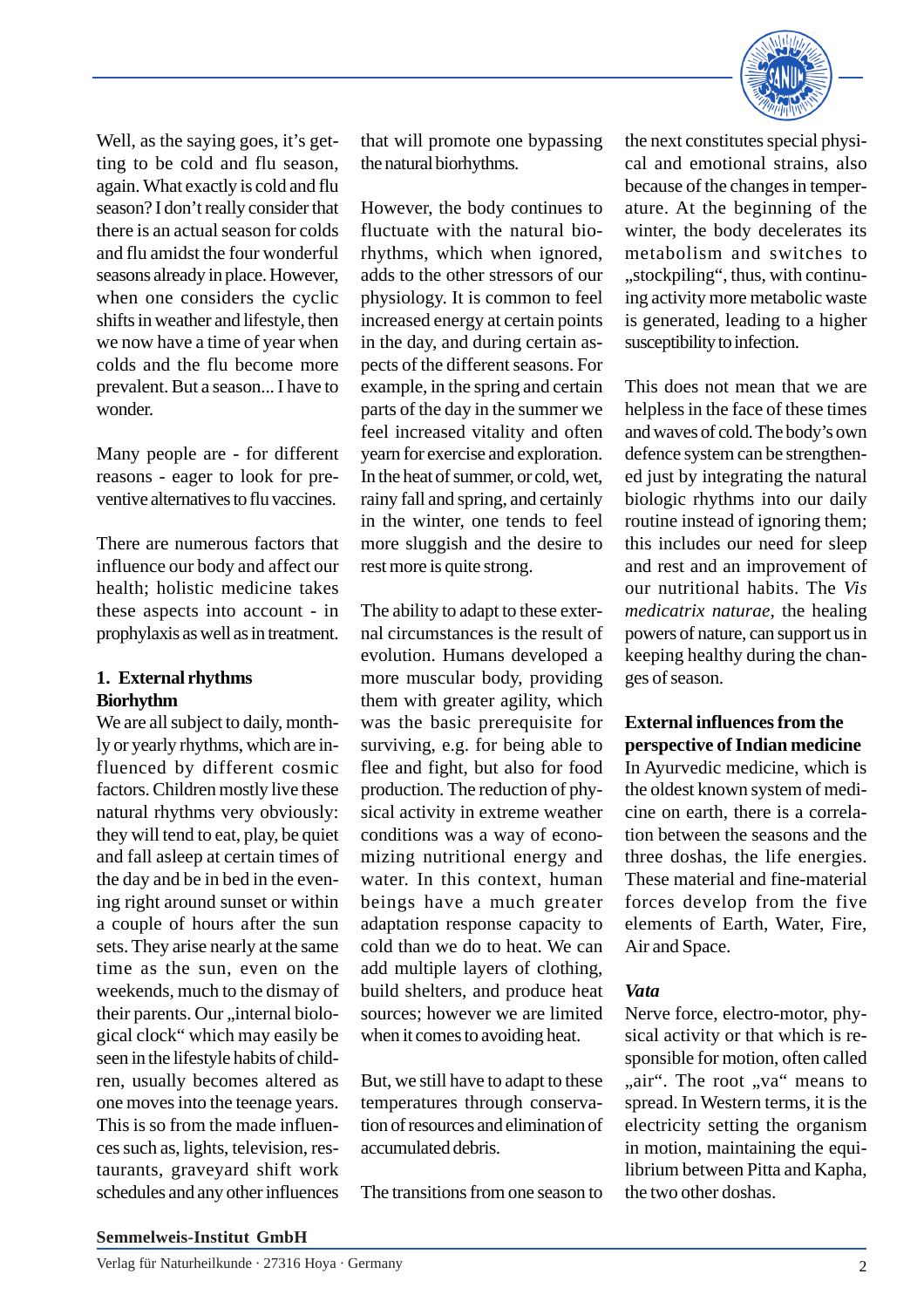

Vata persons are agile, flexible, but also restless or even unsteady and impatient.

## *Pitta*

Relates to internal fire, bile, body heat, digestive enzymes, physiochemical, biological, metabolic and endocrine systems. It is responsible for digesting the chyle into a protoplasmic substance like sperm and ovum.

Although very hot tempered, Pitta persons tolerate heat badly. They are mentally very active, but can also be stubborn.

## *Kapha*

Fills the intercellular spaces of the body as connective tissue. Examples of these tissues include mucus, synovial fluid, and tendons. Kapha is responsible for the gross structure of the body (solid and liquid).

Kapha persons are patient, conscientious and strong, but also ponderous and slow.

These three doshas are present to varying degrees in each person. This also explains the different susceptibility or resistance with respect to the 5 elements.

In accepting these various environmental influences on the body, we have the capacity to alter our general lifestyle to accommodate these changes in order to lessen the degree of accumulated debris and irritation of the doshas.

# **2. Internal influences**

Every organism strives to achieve a stable condition, the so-called homeostasis. To this end, it has different self-regulation mechanisms at its disposal, for instance the buffer system of the acid-base balance. In the larger biodynamic picture, the body milieu (internal terrain) is in constant fluctuation accommodating external influences along with the lifestyle habits of the person. Dietary changes according to the above can improve and relieve one's metabolism. This allows the body the opportunity to metabolize foods more efficiently and eliminate metabolic debris more easily.

However, stress, lack of rest, fast food, external toxins, lack of interaction with nature, genetically altered foods further affected with preservatives and colorings and so much more, are constantly challenging this thriving bio-diversity of internal terrain.

Therefore, additional measures are frequently necessary for the restoration or preservation of health.

To this end, the concept of the SANUM Therapy offers a solid basis.

It assumes that health is based on a stable inner milieu, which is maintained by a balanced supply of energy, nutrients and oxygen, a balanced acid-base balance and the support of different symbiontic microbes. The average human adult accommodates about 10<sup>14</sup> microbes, while he consists of "only" 10<sup>13</sup> human cells himself. There are well over 400 different species of microbes in the human intestine providing numerous benefits as described below:

#### *Mechanical:*

- Mucin films, glycocalyxes, ciliary action & peristalsis

#### *Biochemical:*

- regulation of ph value, partial oxygen tension, redox potential,
- formation of enzymes, peptides, fatty acids, gases, etc.

#### *Microbial:*

- Regulation of type and quantity of the local bacterial flora by mutual interaction.

#### *Immunological:*

Promotion of the activities of the immune system associated with the mucous

#### *Barrier protection:*

Occupation of ecological niches, training of immune responses.

For the host's metabolism, this colonization is highly beneficial due to:

- Production of enzymes, substrates, and metabolic products
- Important functions in the macroorganism's metabolism of carbohydrates, fats and proteins
- Biosynthesis of vitamins and conversion of steroid compounds
- Regulation of energy by means of the oxidation and glycolysis of foods
- Detoxification of ammonia. phenol, cresol, nitrosamines, Nhydroxyacetylaminofluorines and N2-fixation
- Synthesis of microbicidal and microbiostatic products against non-autochthonous yeasts, fungi and bacteria
- Reduction of hydrogen ion concentration (lactic, butyric, acetic, formic, and propionic acids)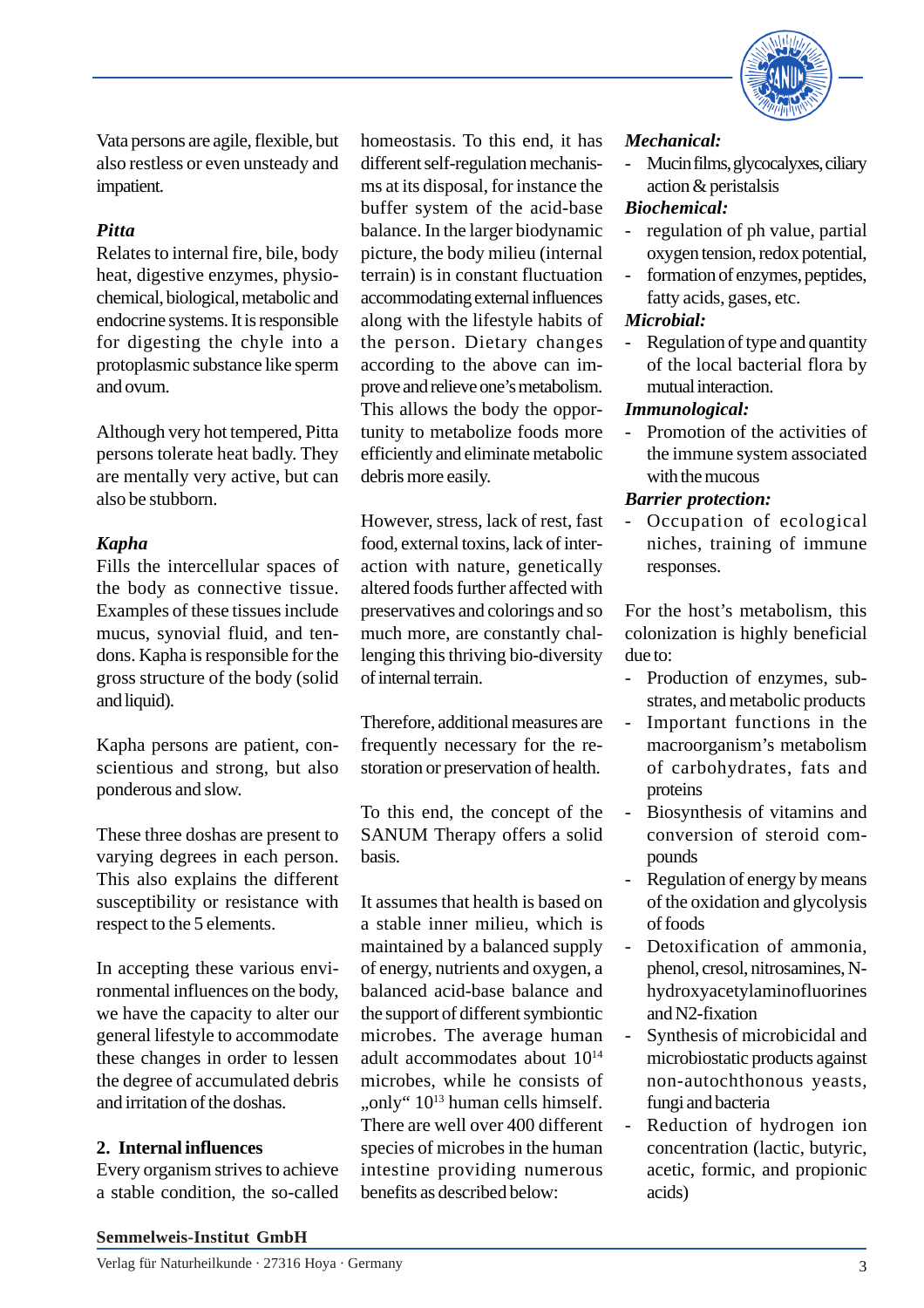

This interface, as indicated above, is the biologically active site within the body. It is the site of milieu management. When the milieu becomes altered from these basic deleterious influences we humans have adopted, we profoundly alter a microscopically thriving environmental milieu that is at its very essence the proper basic functioning of the human being. No other living creature takes for granted the significance of this interface by exposing itself to the artificial factors that humans have. It is also no less amazing that we maintain the quality of health

| <b>Preparations for</b><br>milieu regulation          | ALKALA, SANUVIS, CITROKEHL,<br><b>FORMASAN</b>                                      |
|-------------------------------------------------------|-------------------------------------------------------------------------------------|
| <b>Fungal preparations</b>                            | FORTAKEHL, QUENTAKEHL, NO-<br>TAKEHL, GRIFOKEHL, RUBER-<br>KEHL, MUCOKEHL, NIGERSAN |
| <b>Bacterial preparations</b><br>for immunomodulation | RECARCIN, UTILIN                                                                    |
| Organ preparations for<br>immune enhancement          | <b>REBAS, THYMOKEHL</b>                                                             |
| Phytotherapeutica                                     | RELIVORA, CERIVIKEHL, EPIS-<br><b>CORIT, LUFFASAN</b>                               |

*Table 1: Overview of SANUM therapeutics for infections*

we do despite these adopted influences. When we look at the seasons and getting a cold or the flu from the

## 1. **Milieu regulation** during the entire treatment:

Dietary change, abstain from products made of cow's milk, hen's eggs and pork, take individual incompatibilities into account.

ALKALA N powder, dissolve 1 measuring spoon in warm water and drink on an empty stomach, 1-2x daily.

SANUVIS 60 drops or 2 tablets 2x daily and/or CITROKEHL 5-10 drops or 1 tablet 2x daily or FORMASAN 5-10 drops 2x daily.

SELENOKEHL 4X 5-10 drops in the mornings, ZINKOKEHL 3X 5-10 drops in the evenings. EPISCORIT ca 50 drops for immune enhancement, 1x daily for 14 days; with dry cough: CERIVIKEHL 5-10 drops 2-3x daily or RELIVORA KOMPLEX 20-25 drops 2-3x daily; with rhinitis: LUFFASAN 4X 5drops 2-3x daily.

# 2. **Specific regulation**:

QUENTAKEHL 5X 2-8 drops 2x daily (with viral load); possibly in daily alternation with NOTAKEHL 5X 2-8 drops 2x daily (with bacterial load); with general susceplibility for infection: additionally FORTAKEHL 5X 1 tablet or 2-8 drops in the mornings.

# 3. **General regulation**:

SANKOMBI 5X 2-8 drops 2x daily With acute conditions, administer steps 2 and 3 in daily to three-daily alternation.

# 4. **Immunomodulation** starts in the 2nd week of treatment:

UTILIN 6X and RECARCIN 6X, 1 capsule of each in weekly alternation REBAS 6X (for development of the body's own Peyer's Patches), 1 capsule 1x daily or THYMOKEHL 6X (specific development of thymus tissue), 1 capsule 1x daily.

The therapy duration depends on the disease pattern and development.

*Table 2: Therapy scheme for acute infections*

#### **Semmelweis-Institut GmbH**